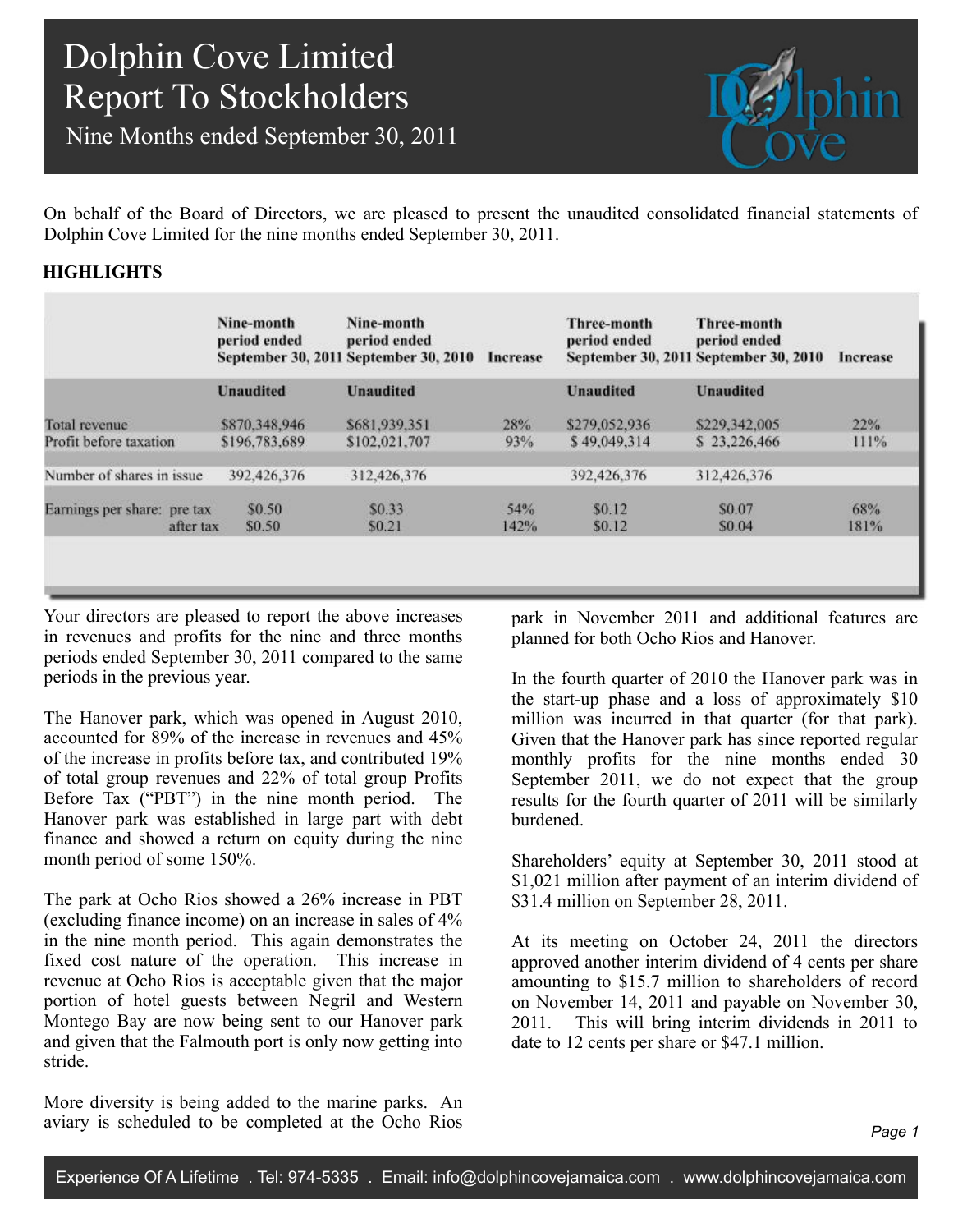Nine Months ended September 30, 2011

### **Team**

Gregory Burrowes, Vice President of Operations, was elected President of the Association of Jamaica Attractions Limited on September 24, 2011.

We were awarded the Caribbean's Leading Adventure Excursion Operator for 2011 at the World Travel Awards for the Caribbean and The Americas held on October 19, 2011.

On October 11, 2011 Dolphin Cove sponsored the premier of the movie "Dolphin Tale" at The Palace Cineplex in Kingston. The Premiere was in aid of "Chain of Hope Jamaica" which assists children to receive life-saving cardiac operations at the Bustamante Children's Hospital.

### **Community building**

Dolphin Cove in Ocho Rios participated in the International Coastal Cleanup Day on September 17, 2011 by providing a team of volunteers to clean up the Rio Nuevo coastline in St. Mary and sponsoring refreshments. This was done in conjunction with the White River Watershed and Ocho Rios Marine Park.

Dolphin Cove in Hanover also participated in the International Coastal Cleanup Day by providing a team of volunteers to clean up the Meeting Place Beach at Catherine Hall in Montego Bay. This was done in conjunction with the Montego Bay Marine Park.

We established the Environment Awareness & Community Involvement Initiative and the first meeting was held on September 22nd, 2011. This initiative brings together the Social Development Commission, Hanover Parish Council, JCF Community Safety, Lucea Development Initiative, Chamber of Commerce, Sandy Bay Environment Club, Jamaica Fire Brigade, Jamaica Information Service, National Solid Waste Management Authority, Public Development Corporation, Hanover Rastafarian Committee, the Ministry of Health and the Custos of Hanover to join Dolphin Cove in its commitment to be meaningfully involved in the social development of the town of Lucea and the wider community in Hanover.

### **Outlook**

The impact of the Falmouth Cruise Ship Terminal which opened in March 2011 has increased the cruise ship berthing capacity in Jamaica by 50%. This will benefit the new winter season that started in October.

Norwegian Cruise Lines, which has not visited Jamaica for several years, is projecting 38 calls for the 2011/2012 season. They started with two calls into Ocho Rios October 19, 2011 and these, along with two Carnival ships in Montego Bay and one Royal Caribbean ship in Falmouth, saw five cruise ships berthed in Jamaica on that day in our market area.

Our Sea Trek tour that we have been working on for sometime has been accepted by the cruise industry and sales will commence shortly.

The potential of the local market is recognized and we plan to continue our efforts to attract larger numbers of local visitors.

Work continues on developing our "Dining with the Dolphins" evening show. This is expected to start in early December in time for the coming winter season.

Director

Stafford Burrowes, OD Chairman and Chief Executive Officer

mussinn **Director** 

Hon. William A. McConnell, O.J., C.D. Chairman of Audit Committee

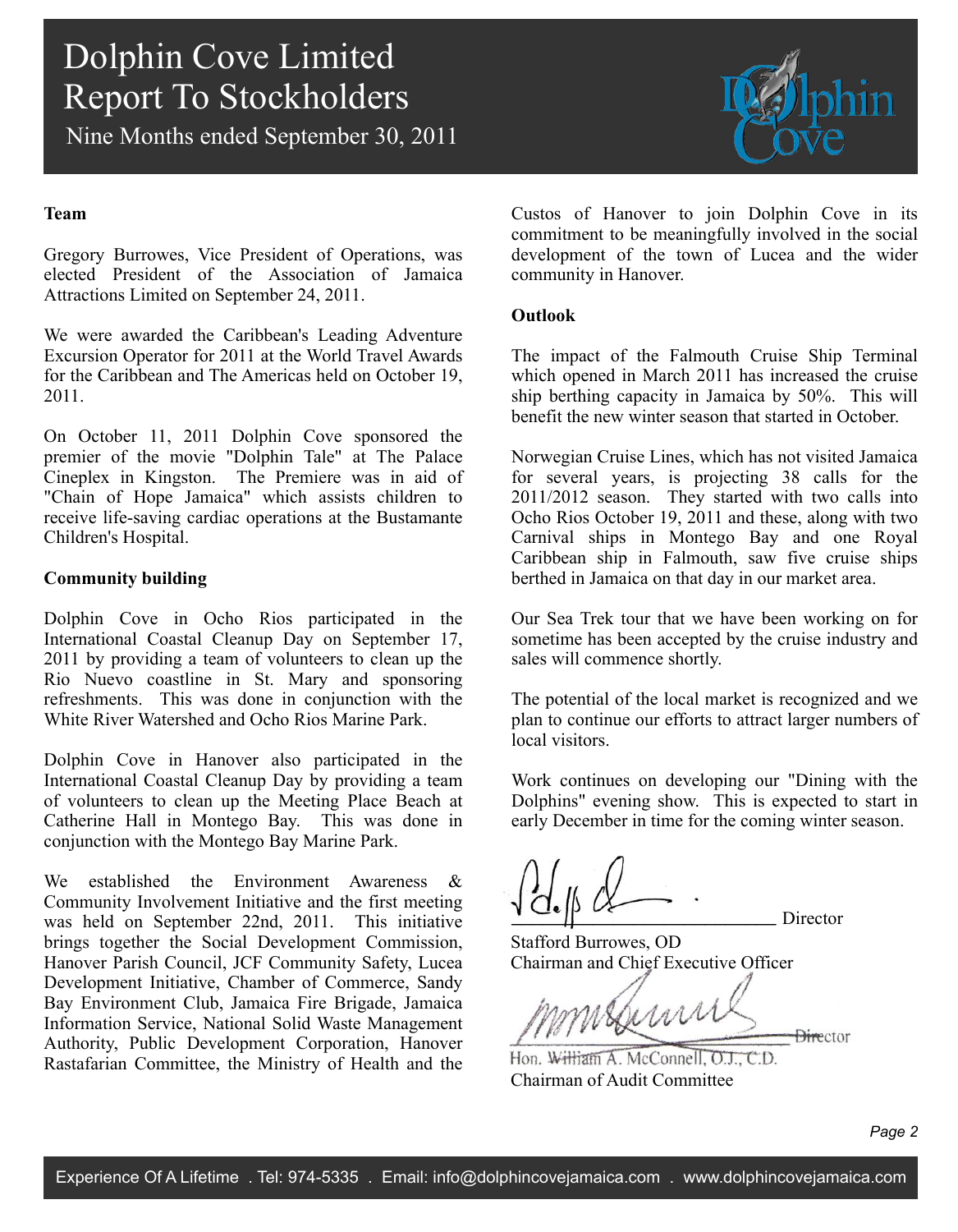Nine Months ended September 30, 2011



#### **DOLPHIN COVE LIMITED**

**Group Interim Statement of Financial Position As at September 30, 2011**

|                                              |                                | As at              | As at                     | As at             |
|----------------------------------------------|--------------------------------|--------------------|---------------------------|-------------------|
|                                              |                                | September 30, 2011 | <b>September 30, 2010</b> | December 31, 2010 |
|                                              |                                | <b>Unaudited</b>   | <b>Unaudited</b>          | <b>Audited</b>    |
| <b>CURRENT ASSETS</b>                        |                                |                    |                           |                   |
| Cash and cash equivalents                    |                                | 41,124,731         | 36,804,534                | 18,815,314        |
| Securities purchased under resale agreements |                                | 175,758,986        | $\overline{a}$            | 203,424,623       |
| Accounts receivable                          |                                | 165,290,575        | 123,649,784               | 124,635,189       |
| Due from related parties                     |                                | 4,386,571          | 491,310                   | 2,397,907         |
| Taxation recoverable                         |                                | 3,991,569          | 2,546,653                 | 2,089,992         |
| Inventories                                  |                                | 25,936,473         | 21,402,397                | 25,319,369        |
|                                              |                                | 416,488,906        | 184,894,678               | 376,682,394       |
| <b>NON-CURRENT ASSETS</b>                    |                                |                    |                           |                   |
| Property, plant and equipment                |                                | 807,388,414        | 785,626,348               | 793,153,307       |
| <b>Biological</b> assets                     |                                | 111,014,682        | 119,836,558               | 117,440,052       |
| Loan receivable                              |                                |                    |                           | 625,798           |
|                                              |                                | 918,403,096        | 905,462,906               | 911,219,157       |
| <b>TOTAL ASSETS</b>                          | \$                             | 1,334,892,001      | 1,090,357,584             | 1,287,901,551     |
| <b>CURRENT LIABILITIES</b>                   |                                |                    |                           |                   |
| Bank overdrafts, unsecured                   |                                | 1,415,451          | 27,305,723                | 19,552,951        |
| Accounts payable and provisions              |                                | 68,374,194         | 78,591,218                | 62,554,622        |
| Current portion of long term loans           |                                | 71,768,643         | 23,604,212                | 85, 311, 252      |
| Due to related parties                       |                                |                    | 24,497,703                |                   |
| Taxation payable                             |                                | 4.911.444          | 9,734,440                 | 6.499.376         |
|                                              |                                | 146,469,732        | 163,733,296               | 173,918,201       |
| NON-CURRENT LIABILITY                        |                                |                    |                           |                   |
| Deferred tax liability                       |                                | 4,838,202          | 6,567,363                 | 9,447,872         |
| Long term loans                              |                                | 162,253,376        | 287,517,665               | 248,338,046       |
|                                              |                                | 167,091,578        | 294,085,028               | 257,785,918       |
| <b>SHAREHOLDERS EQUITY</b>                   |                                |                    |                           |                   |
| Share capital                                |                                | 257,960,325        | 39,053,297                | 258, 217, 124     |
| Capital reserve                              |                                | 345,742,071        | 345,742,071               | 345,742,071       |
| Retained earnings                            |                                | 417,628,295        | 247,743,892               | 252, 238, 237     |
|                                              |                                | 1,021,330,691      | 632,539,260               | 856,197,432       |
| <b>AND LIABILITIES</b>                       | \$                             | 1,334,892,001      | 1,090,357,584             | 1,287,901,551     |
|                                              | وبالكالمستعانة والمتلاز ومربور |                    |                           | Ą                 |

Approved by the Board of Directors and signed on its behalf by:

 $\frac{1}{\sqrt{d}}$   $\frac{1}{\sqrt{d}}$   $\frac{1}{\sqrt{d}}$   $\frac{1}{\sqrt{d}}$ Stafford Burrowes, O.D.

mmscannel

Hon. William A. McConnell, O.J., C.D.

*Page 3*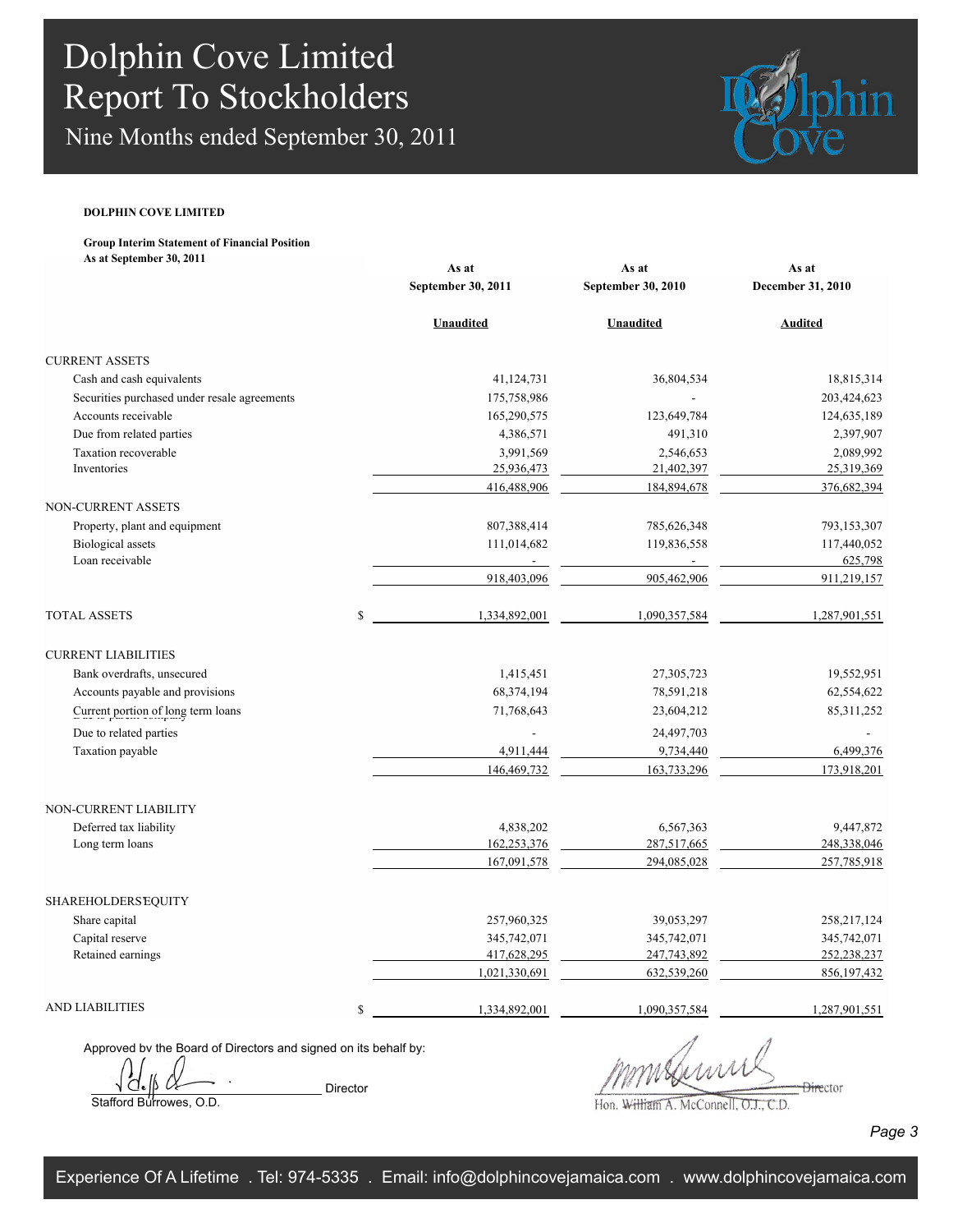Nine Months ended September 30, 2011



#### **DOLPHIN COVE LIMITED**

**Group Interim Statements of Comprehensive Income Nine-months ended September 30,2011**

|                                          |              | Nine-months<br>ended<br>September 30, 2011<br><b>Unaudited</b> | Nine-months<br>ended<br>September 30, 2010<br>Unaudited | <b>Three-months</b><br>ended<br>September 30, 2011<br>Unaudited | <b>Three-months</b><br>ended<br>September 30, 2010<br><b>Unaudited</b> | Year<br>ended<br>December 31, 2010<br><b>Audited</b> |
|------------------------------------------|--------------|----------------------------------------------------------------|---------------------------------------------------------|-----------------------------------------------------------------|------------------------------------------------------------------------|------------------------------------------------------|
| <b>OPERATING REVENUE:</b>                |              |                                                                |                                                         |                                                                 |                                                                        |                                                      |
|                                          |              |                                                                |                                                         |                                                                 |                                                                        |                                                      |
| Dolphin attraction revenue               |              | 618,995,214                                                    | 480,628,543                                             | 202,429,487                                                     | 164,853,617                                                            | 619,843,890                                          |
| Less: Direct costs of dolphin attraction |              | (67, 755, 518)<br>551,239,695                                  | (78, 867, 179)<br>401,761,364                           | (23,846,635)<br>178,582,852                                     | (25,508,343)<br>139,345,274                                            | (101, 168, 575)<br>518,675,315                       |
|                                          |              |                                                                |                                                         |                                                                 |                                                                        |                                                      |
| Ancillary services revenue               |              | 251,353,732                                                    | 201,310,808                                             | 76,623,449                                                      | 64,488,388                                                             | 259,795,036                                          |
| Less: Direct costs of ancillary services |              | (46, 457, 226)                                                 | (36,938,274)                                            | (14, 335, 536)                                                  | (13,702,046)                                                           | (47, 313, 517)                                       |
|                                          |              | 204,896,506                                                    | 164,372,534                                             | 62,287,913                                                      | 50,786,342                                                             | 212,481,519                                          |
| Gross profit                             |              | 756,136,202                                                    | 566,133,898                                             | 240,870,765                                                     | 190,131,616                                                            | 731,156,834                                          |
| Other income                             |              | 105,882                                                        | 693,241                                                 | 80,654                                                          | 635,741                                                                | 1,476,365                                            |
|                                          |              | 756,242,084                                                    | 566,827,139                                             | 240,951,419                                                     | 190,767,357                                                            | 732.633.199                                          |
| <b>OPERATING EXPENSES:</b>               |              |                                                                |                                                         |                                                                 |                                                                        |                                                      |
| Selling                                  |              | 225,396,073                                                    | 197,016,100                                             | 76,184,745                                                      | 73,012,166                                                             | 257,447,511                                          |
| Other operations                         |              | 191,609,837                                                    | 149, 101, 688                                           | 67,720,455                                                      | 45,406,107                                                             | 210,468,109                                          |
| Administrative                           |              | 123,318,882                                                    | 95,852,219                                              | 42,359,742                                                      | 34,359,244                                                             | 126,623,043                                          |
|                                          |              | 540,324,792                                                    | 441,970,007                                             | 186,264,942                                                     | 152,777,517                                                            | 594.538.663                                          |
| Profit before finance income and costs   |              | 215,917,292                                                    | 124,857,132                                             | 54,686,477                                                      | 37,989,840                                                             | 138,094,536                                          |
| Finance income                           |              | 7,387,702                                                      | 4,995,262                                               | 2,998,306                                                       | 116,764                                                                | (1,910,952)                                          |
| Finance costs                            |              | (26, 521, 305)                                                 | (27, 830, 687)                                          | (8,635,469)                                                     | (14,880,138)                                                           | (29, 405, 696)                                       |
| Profit before taxation                   |              | 196,783,689                                                    | 102,021,707                                             | 49,049,314                                                      | 23,226,466                                                             | 106,777,888                                          |
| Taxation                                 |              |                                                                | (37, 346, 539)                                          |                                                                 | (9,349,033)                                                            | (37,608,374)                                         |
| Profit for the period                    | $\mathbb{S}$ | 196,783,689                                                    | 64,675,168                                              | 49,049,314                                                      | 13,877,433                                                             | 69,169,514                                           |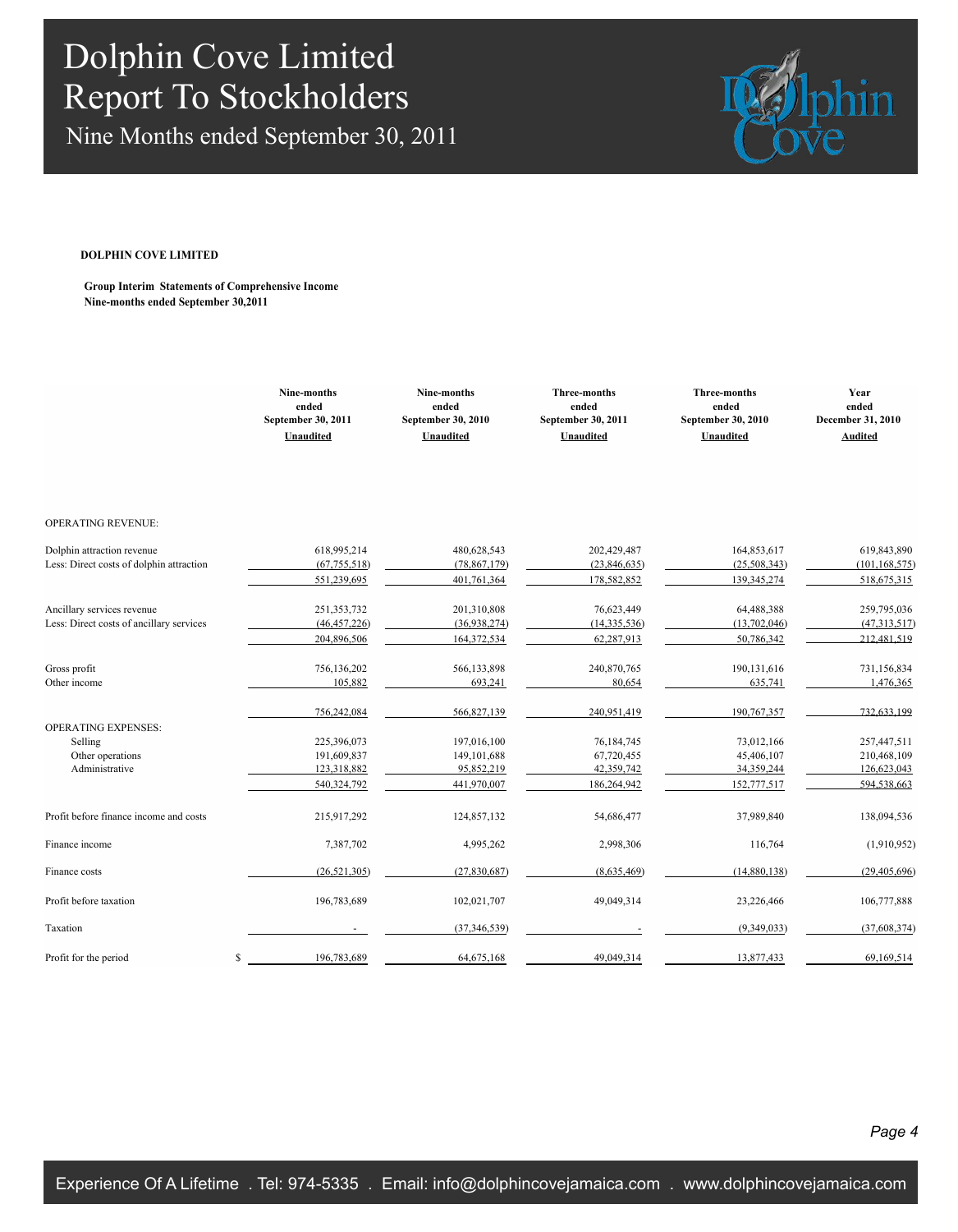Nine Months ended September 30, 2011



### **DOLPHIN COVE LIMITED**

**Group Interim Statement Changes in Stockholder's Equity Nine-months ended September 30, 2011**

|                                                             | Nine months<br>ended<br>September 30, 2011 | Nine months<br>ended<br><b>September 30, 2010</b> | Year<br>ended<br><b>December 31, 2010</b> |
|-------------------------------------------------------------|--------------------------------------------|---------------------------------------------------|-------------------------------------------|
|                                                             | <b>Unaudited</b>                           | <b>Unaudited</b>                                  | <b>Audited</b>                            |
| Balances at beginning of period                             | \$<br>856, 197, 432                        | 831,052,742                                       | 831,052,742                               |
| Transactions recorded directly in equity:                   |                                            |                                                   |                                           |
| Issue of shares and adjustments<br>Dividends                | (256,799)<br>(31,393,631)                  | (263, 188, 650)                                   | 219,163,827<br>(263, 188, 650)            |
| Profit for the period, being total<br>comprehensive income: | \$<br>196,783,689                          | 64, 675, 168                                      | 69,169,514                                |
| Balance at end of period                                    | \$<br>1,021,330,691                        | 632,539,260                                       | 856,197,432                               |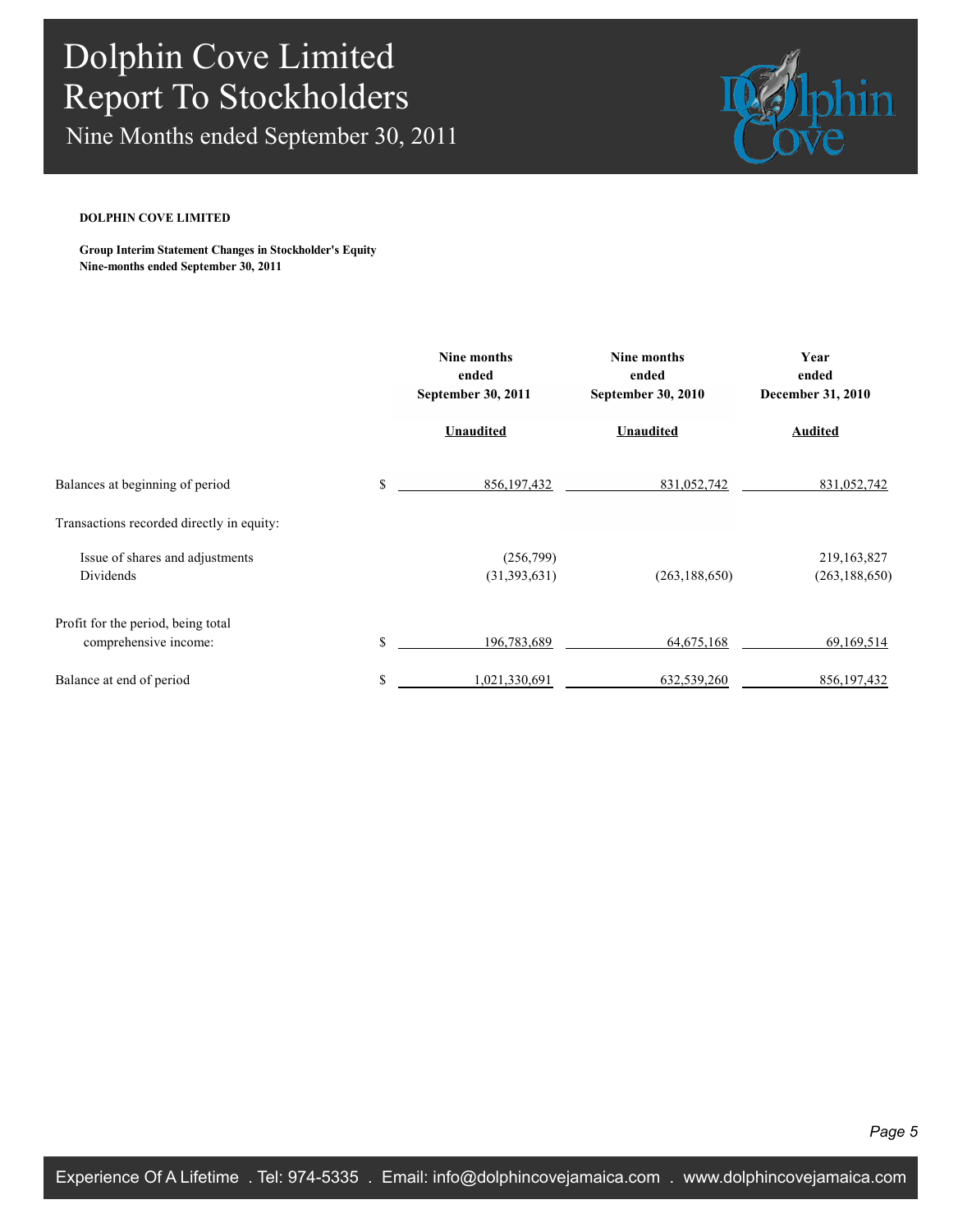Nine Months ended September 30, 2011



#### **DOLPHIN COVE LIMITED**

#### **Group Interim Statement of Cash Flows**

|                                                         | Nine-months<br>ended<br>September 30, 2011<br><b>Unaudited</b> | Nine-months<br>ended<br>September 30, 2010<br><b>Unaudited</b> | Year<br>ended<br>December 31, 2010<br><b>Audited</b> |
|---------------------------------------------------------|----------------------------------------------------------------|----------------------------------------------------------------|------------------------------------------------------|
| CASH FLOWS FROM OPERATING ACTIVITIES                    |                                                                |                                                                |                                                      |
| Profit for the period                                   | 196,783,689                                                    | 64, 675, 168                                                   | 69,169,513                                           |
| Adjustments for:<br>Depreciation and amortisation       | 22,613,203                                                     | 17,661,876                                                     | 25,769,666                                           |
| Interest income                                         | (7,387,702)                                                    | (4,995,262)                                                    | (2, 193, 563)                                        |
| Interest expense                                        | 26,521,305                                                     | 26,700,171                                                     | 21,743,943                                           |
| Gain on disposal of property, plant and equipment       | (70,000)                                                       | (642, 400)                                                     | (642, 400)                                           |
| Tax expense                                             |                                                                | 37, 346, 539                                                   | 37,608,375                                           |
| Operating profit before changes in working capital      | 238,460,495                                                    | 140,746,093                                                    | 151,455,534                                          |
| Accounts receivable                                     | (40, 655, 386)                                                 | (19, 530, 375)                                                 | (20,515,780)                                         |
| Inventories                                             | (617, 104)                                                     | (1,937,376)                                                    | (5,854,348)                                          |
| Accounts payable and provisions                         | 5,819,572                                                      | 17,946,689                                                     | 24,943                                               |
| Due from/to related parties, net                        | (1,988,664)                                                    | 78,178,902                                                     | 51,774,602                                           |
| Cash generated from operations                          | 201,018,914                                                    | 215,403,933                                                    | 176,884,951                                          |
| Interest paid                                           | (26, 521, 305)                                                 | (26,700,171)                                                   | (19, 858, 793)                                       |
| Income tax paid/withheld                                | (8,099,179)                                                    | (51, 913, 321)                                                 | (52,073,051)                                         |
| Net cash provided by operating activities               | 166.398.430                                                    | 136.790.440                                                    | 104.953.107                                          |
| CASH FLOWS FROM INVESTING ACTIVITIES                    |                                                                |                                                                |                                                      |
| Interest received                                       | 7,387,702                                                      | 4,995,262                                                      | 2,193,563                                            |
| Securities purchased under resale agreements            | 27,665,637                                                     | 69,254,100                                                     | (134, 170, 523)                                      |
| Additions to property, plant and equipment              | (30, 288, 939)                                                 | (138, 105, 825)                                                | (151, 192, 566)                                      |
| Proceeds from disposal of property, plant and equipment | 70,000                                                         | 1,910,000                                                      | 1,910,000                                            |
| Additions to biological assets                          | (134,000)                                                      | (154, 398)                                                     | (305, 899)                                           |
| Loan receivable                                         | 625,798                                                        | 35.922.834                                                     | 35.297.036                                           |
| Net cash used by investing activities                   | 5,326,197                                                      | (26, 178, 027)                                                 | (246, 268, 389)                                      |
| CASH FLOWS FROM FINANCING ACTIVITIES                    |                                                                |                                                                |                                                      |
| Dividends paid                                          | (31,650,430)                                                   | (263, 188, 650)                                                | (263, 188, 650)                                      |
| shares issued                                           |                                                                |                                                                | 219,163,827                                          |
| Long term liabilities received, net of repayments       | (99,627,279)                                                   | 147.553.593                                                    | 170.081.014                                          |
| Net cash (used)/provided by financing activities        | (131, 277, 709)                                                | (115, 635, 057)                                                | 126,056,191                                          |
| Net increase in cash resources                          | 40,446,918                                                     | (5,022,643)                                                    | (15,259,091)                                         |
| Cash resources at beginning of the period               | (737, 637)                                                     | 14,521,454                                                     | 14.521.454                                           |
| CASH RESOURCES AT END OF PERIOD                         | \$<br>39,709,281                                               | 9,498,811                                                      | (737, 637)                                           |
| Comprising:                                             |                                                                |                                                                |                                                      |
| Cash and cash equivalents                               | 41,124,731                                                     | 36,804,534                                                     | 18,815,314                                           |
| Bank overdrafts, unsecured                              | (1,415,451)                                                    | (27, 305, 723)                                                 | (19,552,951)                                         |
|                                                         | \$<br>39,709,281                                               | 9,498,811                                                      | (737, 637)                                           |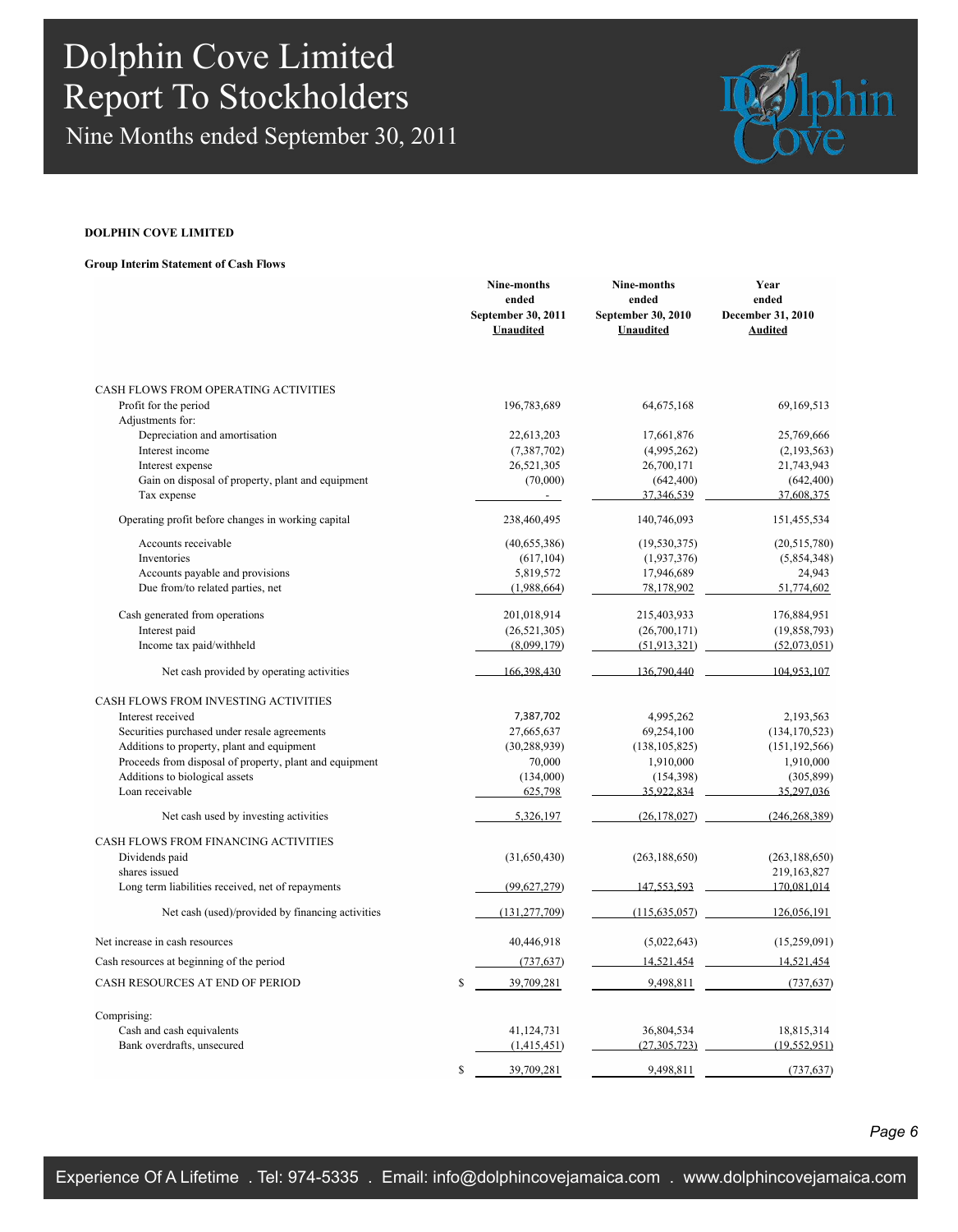Nine Months ended September 30, 2011



#### **DOLPHIN COVE LIMITED**

### **Selected Explanatory Notes**

**Nine-months ended September 30, 2011**

#### Basis of preparation

These condensed interin consolidated financial statements have been prepared in accordance with accounting policies set out in note 2 to the audited consolidated financial statement for the year ended December 31, 2010 which have been consistently applied from period to period.

#### Segment information

|                                | Nine month period to September 30, 2011 |               |                          |            |               |  |  |
|--------------------------------|-----------------------------------------|---------------|--------------------------|------------|---------------|--|--|
|                                |                                         | Ocho Rios     | Hanover                  | Other      | Total         |  |  |
| Reportable segment assets      |                                         | 1,309,721,226 | 312,829,124              | 21,922,475 | 1,644,472,825 |  |  |
| Capital expenditure            |                                         |               | $\overline{\phantom{a}}$ |            |               |  |  |
| Reportable segment liabilities |                                         | 301,117,643   | 288,804,249              | -          | 589,921,892   |  |  |

|                                | Year ended December 31, 2010 |             |            |               |  |  |
|--------------------------------|------------------------------|-------------|------------|---------------|--|--|
|                                | Ocho Rios                    | Hanover     | Other      | Total         |  |  |
| Reportable segment assets      | 1,297,975,594                | 277,082,490 | 24,593,134 | 1,599,651,218 |  |  |
| Capital expenditure            | 13,383,873                   | 137,533,520 | 581,072    | 151,498,465   |  |  |
| Reportable segment liabilities | 420,711,282                  | 289,522,262 | -          | 710,233,544   |  |  |

|                                       | Nine month period to September 30, 2011 |              |                          |                |  |  |
|---------------------------------------|-----------------------------------------|--------------|--------------------------|----------------|--|--|
|                                       | Ocho Rios                               | Hanover      | Other                    | Total          |  |  |
| Gross revenue from external customers | 639,963,020                             | 169,748,565  | 60,637,361               | 870,348,946    |  |  |
| Finance Income                        | 24,678,669                              |              | $\overline{\phantom{a}}$ | 24,678,669     |  |  |
| Finance cost                          | (25,073,369)                            | (18,738,902) |                          | (43, 812, 271) |  |  |
| Depreciation and amortization         | (17, 250, 452)                          | (4,481,255)  | (881, 496)               | (22, 613, 203) |  |  |
| Segment Profit                        | 164,144,209                             | 36,762,143   | (4, 122, 662)            | 196,783,689    |  |  |

|                                       | Nine month period to September 30, 2010 |             |                          |                |  |  |
|---------------------------------------|-----------------------------------------|-------------|--------------------------|----------------|--|--|
|                                       | Ocho Rios                               | Hanover     | Other                    | Total          |  |  |
| Gross revenue from external customers | 613,154,468                             | 1,315,578   | 67,469,305               | 681,939,351    |  |  |
| Finance Income                        | (4,995,262)                             |             |                          | (4,995,262)    |  |  |
| Finance cost                          | (27,830,687)                            |             |                          | (27, 830, 687) |  |  |
| Depreciation and amortization         | (16,380,490)                            | (455, 074)  | (826, 312)               | (17,661,876)   |  |  |
| <b>Taxation expense</b>               | (37, 346, 539)                          |             | $\overline{\phantom{a}}$ | (37, 346, 539) |  |  |
| Segment profit after tax              | 73,331,156                              | (6,301,567) | (2,354,421)              | 64,675,168     |  |  |